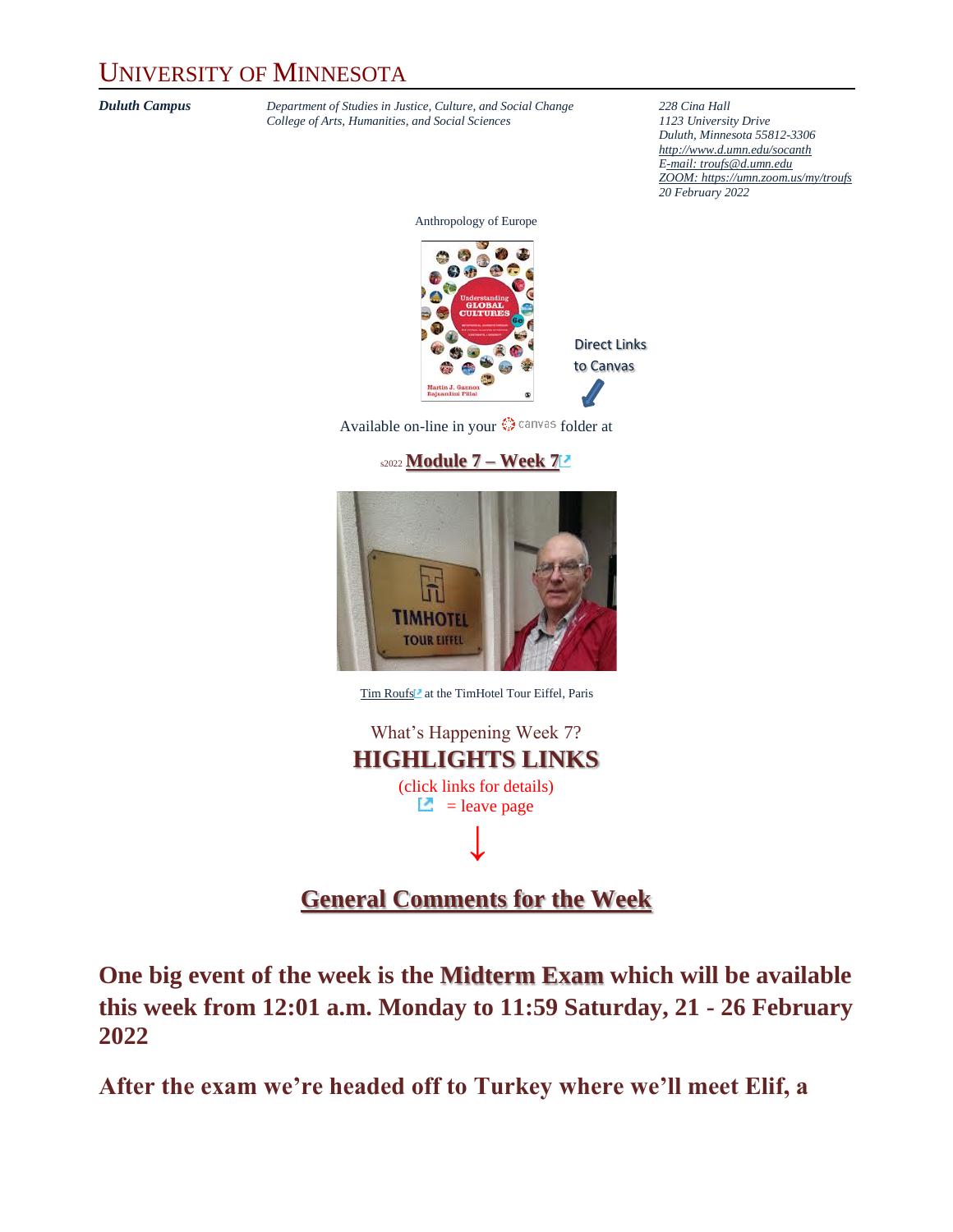**12-year-old Turkish girl, who will tell us about her Sufi spiritual journey, up-until-so-far. Elif is part of the Mevlevi Brotherhood, known as "Whirling Dervishes" in the Western world. They are a part of Sufi/Mystic traditional Islam.**

**Turkey is a transcontinental country having 3.02% of its land in Europe, with the remainder in Asia. As Turkey overall is the thirtyeighth largest country in the world in land mass (302,535 mi<sup>2</sup> ), the part of Turkey that is geographically in Europe (9,175 mi<sup>2</sup> ) is larger than thirteen other European countries. For example, all of Slovenia (7,827 mi<sup>2</sup> ) is smaller than just the European lands of Turkey.**

**And speaking of Turkey and the Middle East, we'll finish off our adventures of the week having a three-minute look at 5,000 years of the Imperial history of the Middle East—which generally and importantly very much included parts of Europe.**

**After all of that, it's back to your Class Project, to finish your Project Abstract and Working Bibliography which are due by Saturday evening.**

### **[IN THE NEWS . . .](#page-5-0)**

Media Bias Chart<sup>1</sup>

**Sign Up in Google Docs** s2022 [<https://docs.google.com/document/d/1hdmxw2c-fPhNRU5Hc0AM-7y5-PLtOlmVeYy\\_RJtjbqo/edit?usp=sharing>](https://docs.google.com/document/d/1hdmxw2c-fPhNRU5Hc0AM-7y5-PLtOlmVeYy_RJtjbqo/edit?usp=sharing)

**[Turkey](https://www.d.umn.edu/cla/faculty/troufs/anth1095/Turkey.html#project_sources) – Tyler R.**

### **[LIVE CHAT: OPEN FORUM / OFFICE HOURS](#page-5-1)**

[Contact Information](http://www.d.umn.edu/cla/faculty/troufs/anth1602/pcoffice.html#title)<sup>1</sup>

Tuesday, 7:00-8:00 CDT, or e-mail [troufs@d.umn.edu](mailto:troufs@d.umn.edu)

**[THIS WEEK'S VIDEO EXPLORATIONS](#page-6-0)**

**Real People . . . Real Places . . .** [Videos for the Semester](https://www.d.umn.edu/cla/faculty/troufs/anth3635/cevideo_schedule.html#title)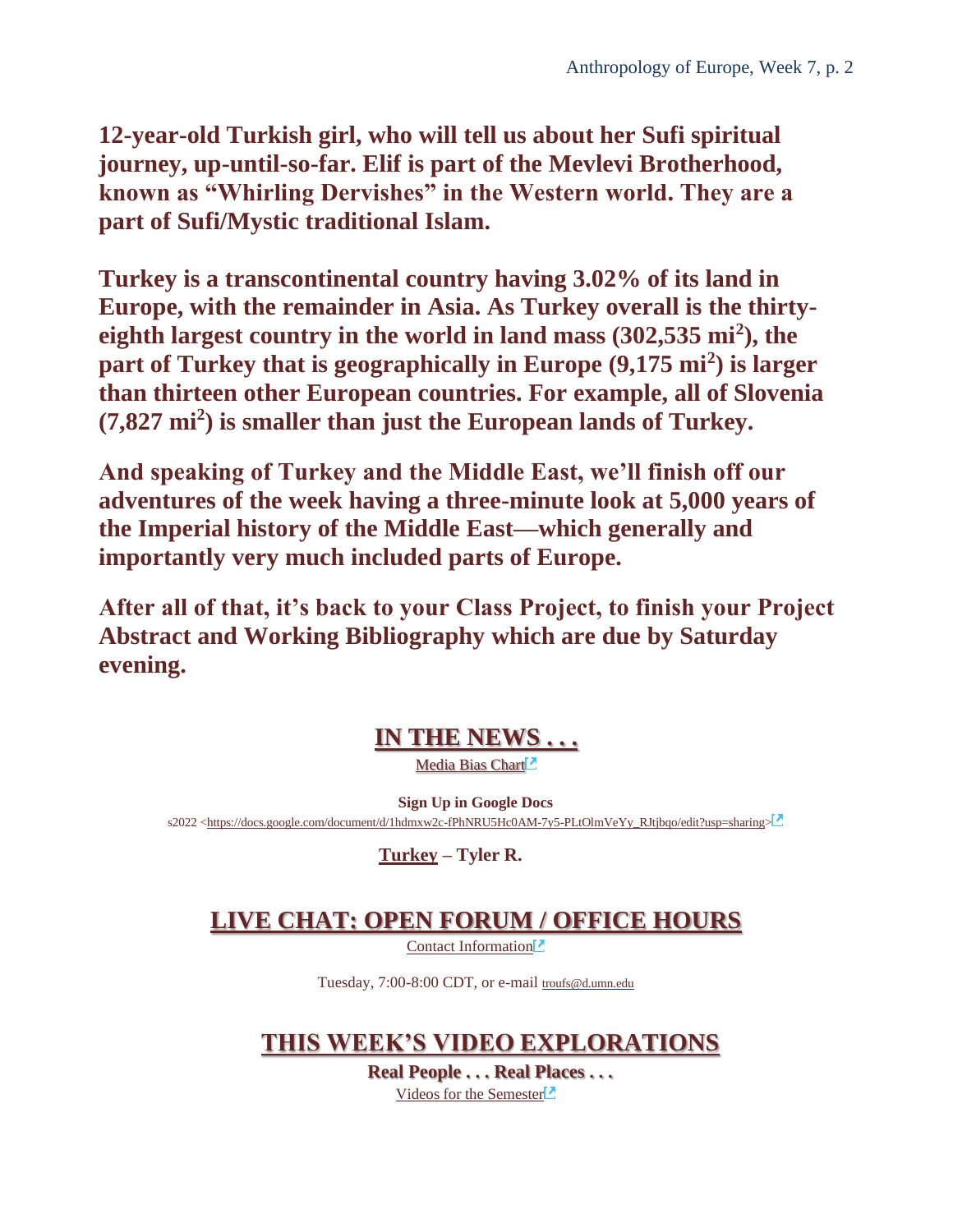

Terms -- Religion: Ritual / Doctrine Terms -- Education / Enculturation

#### **[THIS WEEK'S SLIDES](#page-7-0)**

[Class Slides for the Semester](https://www.d.umn.edu/cla/faculty/troufs/anth3635/ceslides.html#title)<sup>[2]</sup>

If you haven't already done so, before the exam be sure to finish **"Master Texts and Classics"**  $(\text{.pptx})$ [click ↑ here]

> After you take the Midterm exam re-view . . . **"Main Characteristics of Anthropology"**  $(\text{.pptX})^{\odot}$ [click ↑ here]

#### **[READINGS FOR THE WEEK](#page-8-0)**

[Readings for the Semester](https://www.d.umn.edu/cla/faculty/troufs/anth3635/ceread-s.html#title) [Textbook Information](https://www.d.umn.edu/cla/faculty/troufs/anth3635/cetexts.html#title)<sup>1</sup>

**[OTHER ASSIGNMENT INFORMATION](#page-9-0)**

[Main Due Dates](https://www.d.umn.edu/cla/faculty/troufs/anth3635/cedue-dates.html#title)<sup>1</sup>

**["Imperial History of the Middle East:](https://www.youtube.com/watch?v=2iVXPqnoC_A) [5000 Years of History in 90 seconds"](https://www.youtube.com/watch?v=2iVXPqnoC_A)**

(Actually, 3 min.)

[click **↑** here]

A Brief Review of

**[Turkey and the Ottoman Empire](#page-9-1)**

### **[DUE: MIDTERM EXAM . . .](#page-11-0)**

[General Midterm Exam Information](https://www.d.umn.edu/cla/faculty/troufs/anth3635/ceexams_midterm.html#title)

available **this week** from Monday a.m. to Saturday,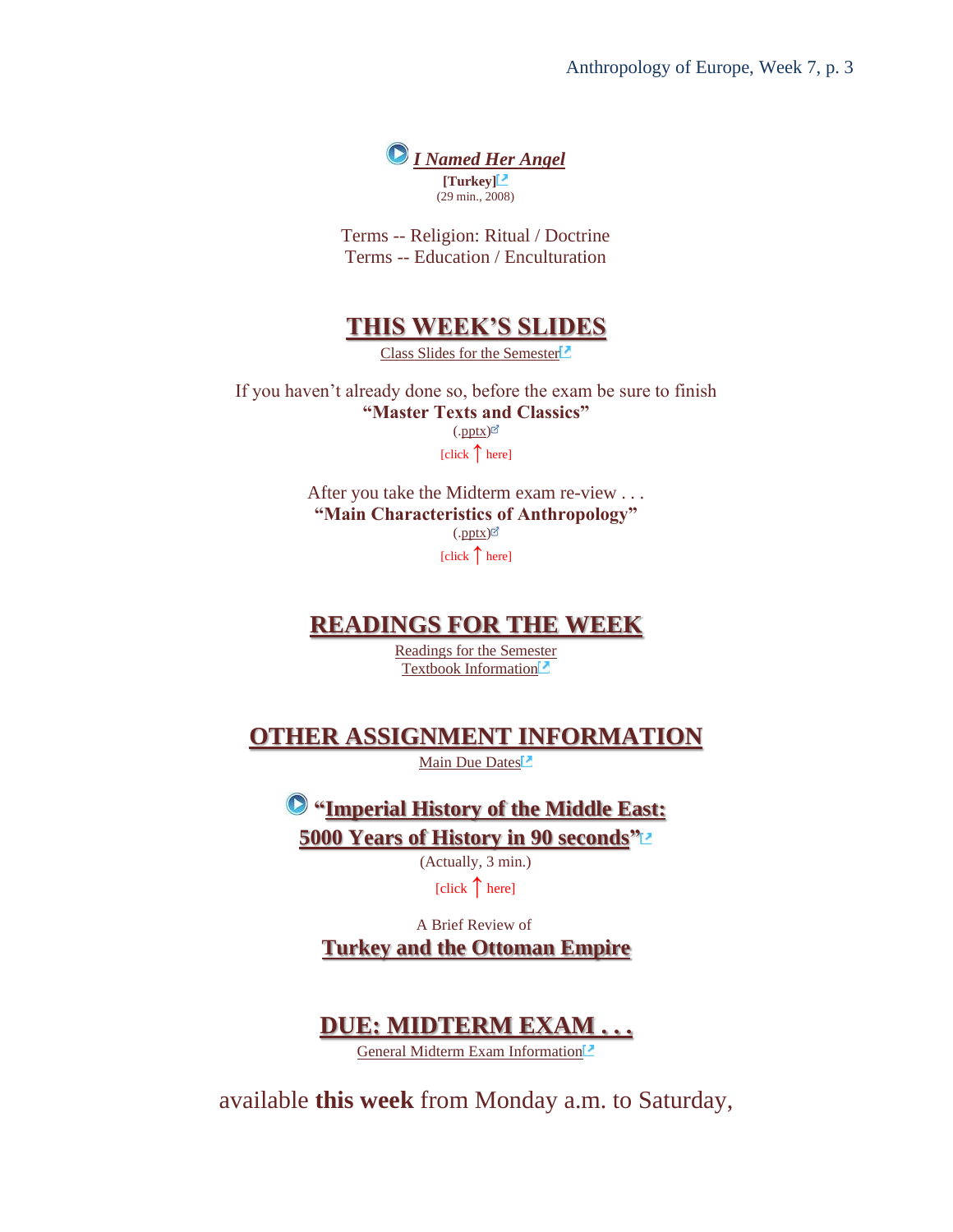21 - 26 February 2022 (10:00 p.m. starting time on Saturday)

#### **Study Questions are at . . .**

s2022 [<https://canvas.umn.edu/courses/282731/discussion\\_topics/1356245?module\\_item\\_id=6597776>](https://canvas.umn.edu/courses/282731/discussion_topics/1356245?module_item_id=6597776)

[click **↑** here]

### **General Midterm Exam Information is at . . .**

[<https://www.d.umn.edu/cla/faculty/troufs/anth3635/ceexams\\_midterm.html#title>](https://www.d.umn.edu/cla/faculty/troufs/anth3635/ceexams_midterm.html#title)

#### **REM: [Live Chat](#page-5-1) is Tuesday at 7:00 pm**

#### **[DUE: PROJECT INFORMATION . . .](#page-12-0)**

[Basic Project Information](https://www.d.umn.edu/cla/faculty/troufs/anth3635/ceproject.html#title)<sup>[2]</sup> [Main Due Dates](https://www.d.umn.edu/cla/faculty/troufs/anth3635/cedue-dates.html#title)<sup>1</sup>

REM: **Your Project Abstract and Working Bibliography is Due this Week**

(optional) **FOR FUN TRIVIA . . .**

**OTHER** [\(optional\)](#page-14-0) **. . .**

**[\(optional\) Take the Turkey Test! \(For Fun\)](https://canvas.umn.edu/courses/282731/modules/items/6597853)**

**[Questions? Comments?](#page-14-1)**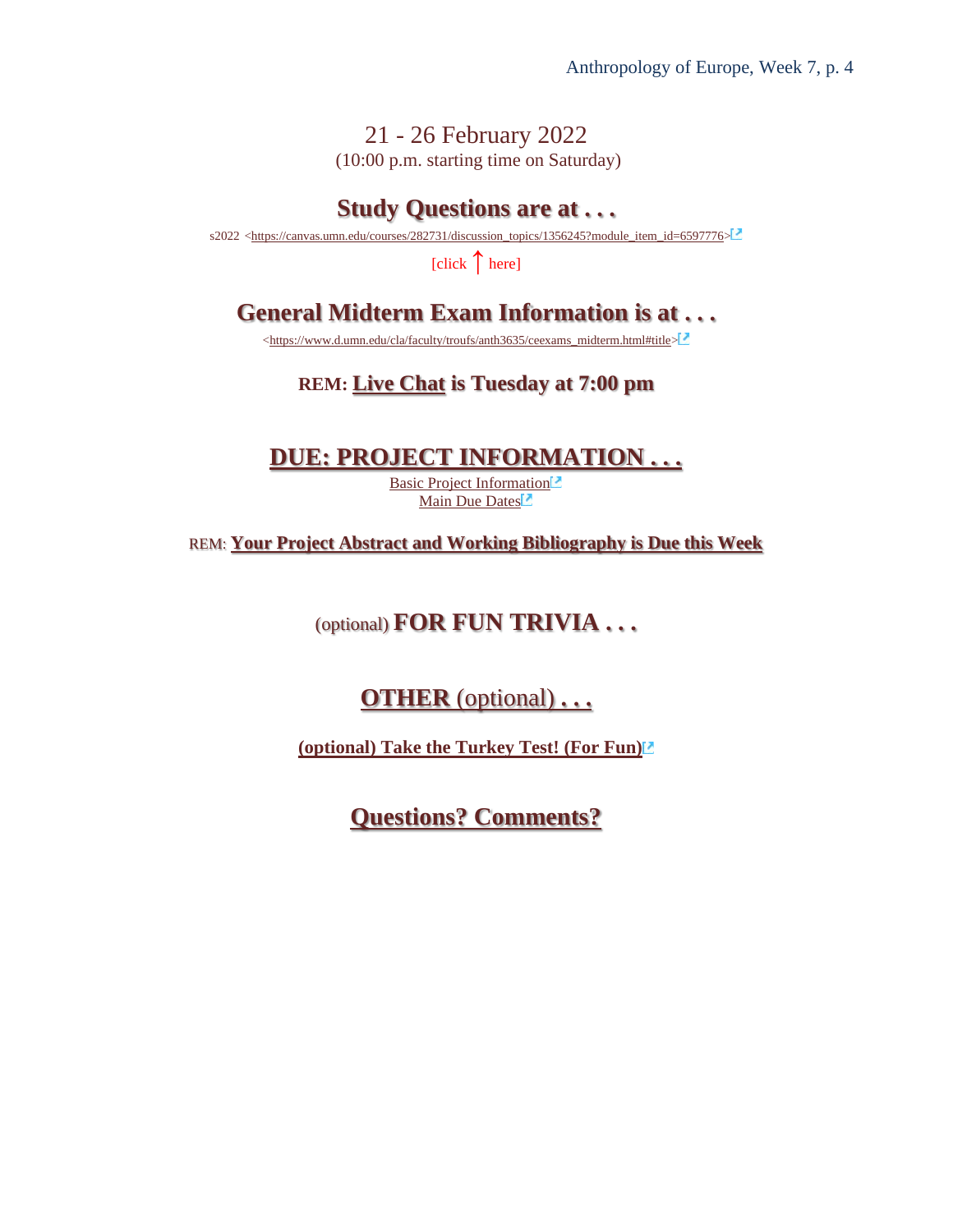## **General Comments for the Week**

<span id="page-4-0"></span>**One big event of the week is the Midterm Exam which will be available this week from 12:01 a.m. Monday to 11:59 Saturday, 21 - 26 February 2022**

**After the exam we're headed off to Turkey where we'll meet Elif, a 12-year-old Turkish girl, who will tell us about her Sufi spiritual journey, up-until-so-far. Elif is part of the Mevlevi Brotherhood, known as "Whirling Dervishes" in the Western world. They are a part of Sufi/Mystic traditional Islam.**

**Turkey is a transcontinental country having 3.02% of its land in Europe, with the remainder in Asia. As Turkey overall is the thirtyeighth largest country in the world in land mass (302,535 mi<sup>2</sup> ), the part of Turkey that is geographically in Europe (9,175 mi<sup>2</sup> ) is larger than thirteen other European countries. For example, all of Slovenia (7,827 mi<sup>2</sup> ) is smaller than just the European lands of Turkey.**

**And speaking of Turkey and the Middle East, we'll finish off our adventures of the week having a three-minute look at 5,000 years of the Imperial history of the Middle East—which generally and importantly very much included parts of Europe.**

**After all of that, it's back to your Class Project, to finish your Project Abstract and Working Bibliography which are due by Saturday evening.**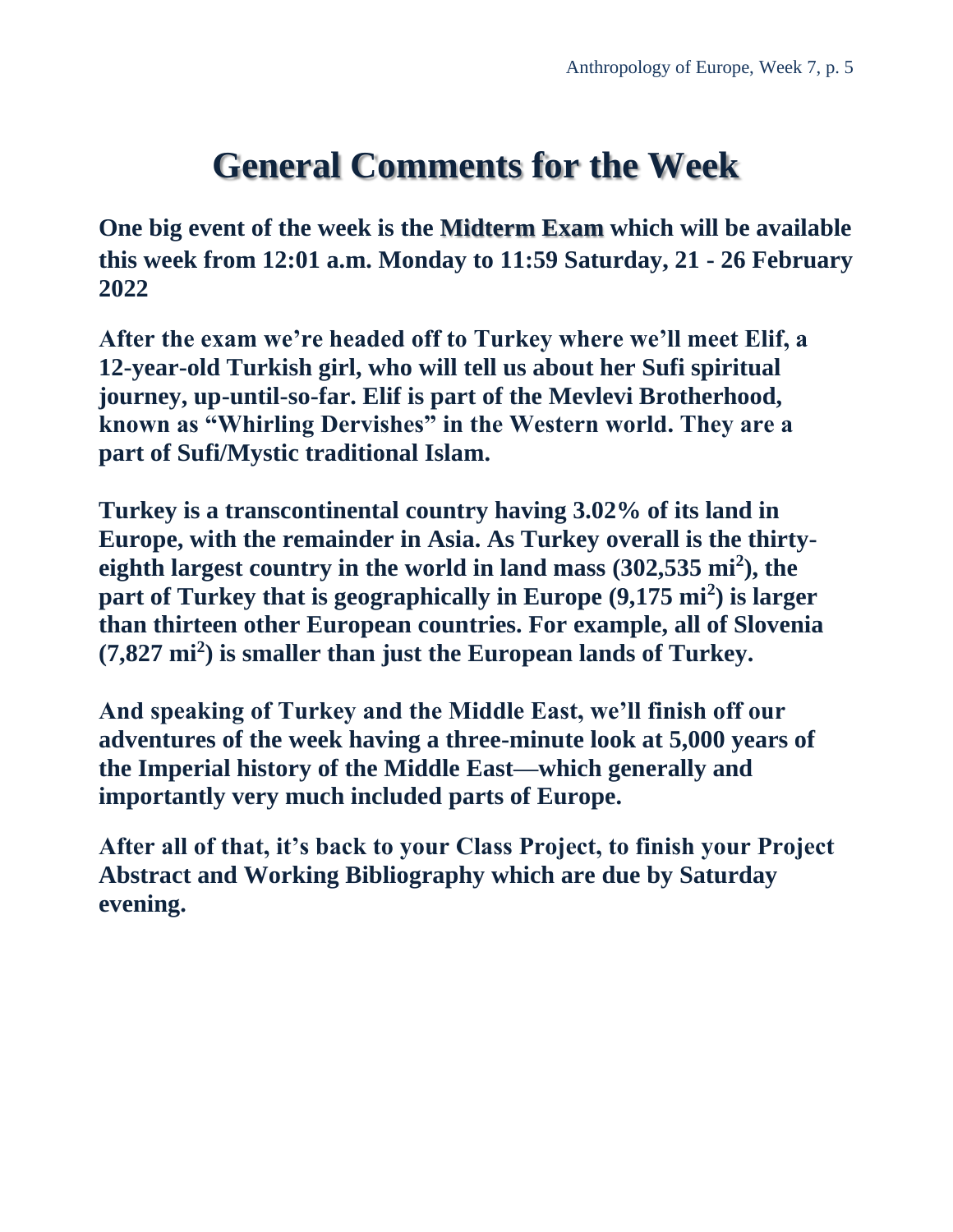

[Media Bias Chart](https://www.d.umn.edu/cla/faculty/troufs/anth4616/cpalternativefacts.html#mediabiaschart)

<span id="page-5-0"></span>

**Sign Up in Google Docs** s2022 [<https://docs.google.com/document/d/1hdmxw2c-fPhNRU5Hc0AM-7y5-PLtOlmVeYy\\_RJtjbqo/edit?usp=sharing>](https://docs.google.com/document/d/1hdmxw2c-fPhNRU5Hc0AM-7y5-PLtOlmVeYy_RJtjbqo/edit?usp=sharing)

**[Turkey](https://www.d.umn.edu/cla/faculty/troufs/anth1095/Turkey.html#project_sources) – Tyler R.**

### <span id="page-5-1"></span>**LIVE CHAT: OFFICE HOURS**

[Contact Information](http://www.d.umn.edu/cla/faculty/troufs/anth1602/pcoffice.html#title)<sup>[2]</sup>

Tuesday, 7:00-8:00 p.m. (CDT) **["ZOOM"](https://umn.zoom.us/my/troufs)**

[click **↑** here] or e-mail anytime: <mailto:troufs@d.umn.edu>

[click **↑** here]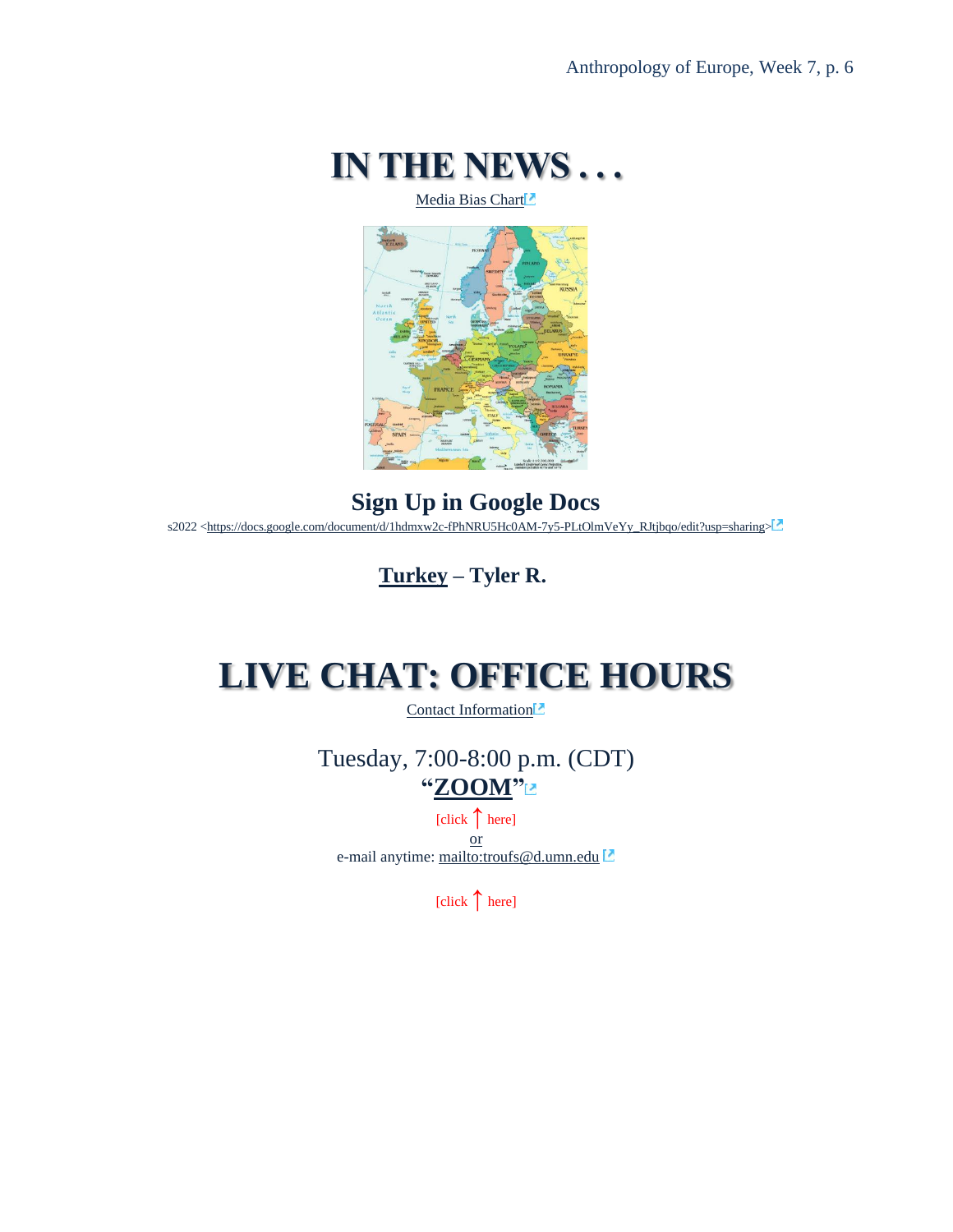

Live Chat is optional.

# <span id="page-6-1"></span><span id="page-6-0"></span>**VIDEO EXPLORATIONS**

**Real People . . . Real Places . . .** [Videos for the Semester](https://www.d.umn.edu/cla/faculty/troufs/anth3635/cevideo_schedule.html#title)<sup>1</sup>

### *I Named Her Angel*

**[Turkey]** (29 min., 2008)

#### **[On-line Link](https://search-alexanderstreet-com.libpdb.d.umn.edu:2443/view/work/bibliographic_entity|video_work|1664048)**

[click ↑here]

[course viewing guide](https://www.d.umn.edu/cla/faculty/troufs/anth1095/video/I%20Named%20Her%20Angel.html#title)

Terms -- Religion: Ritual / Doctrine

Terms -- Education / Enculturation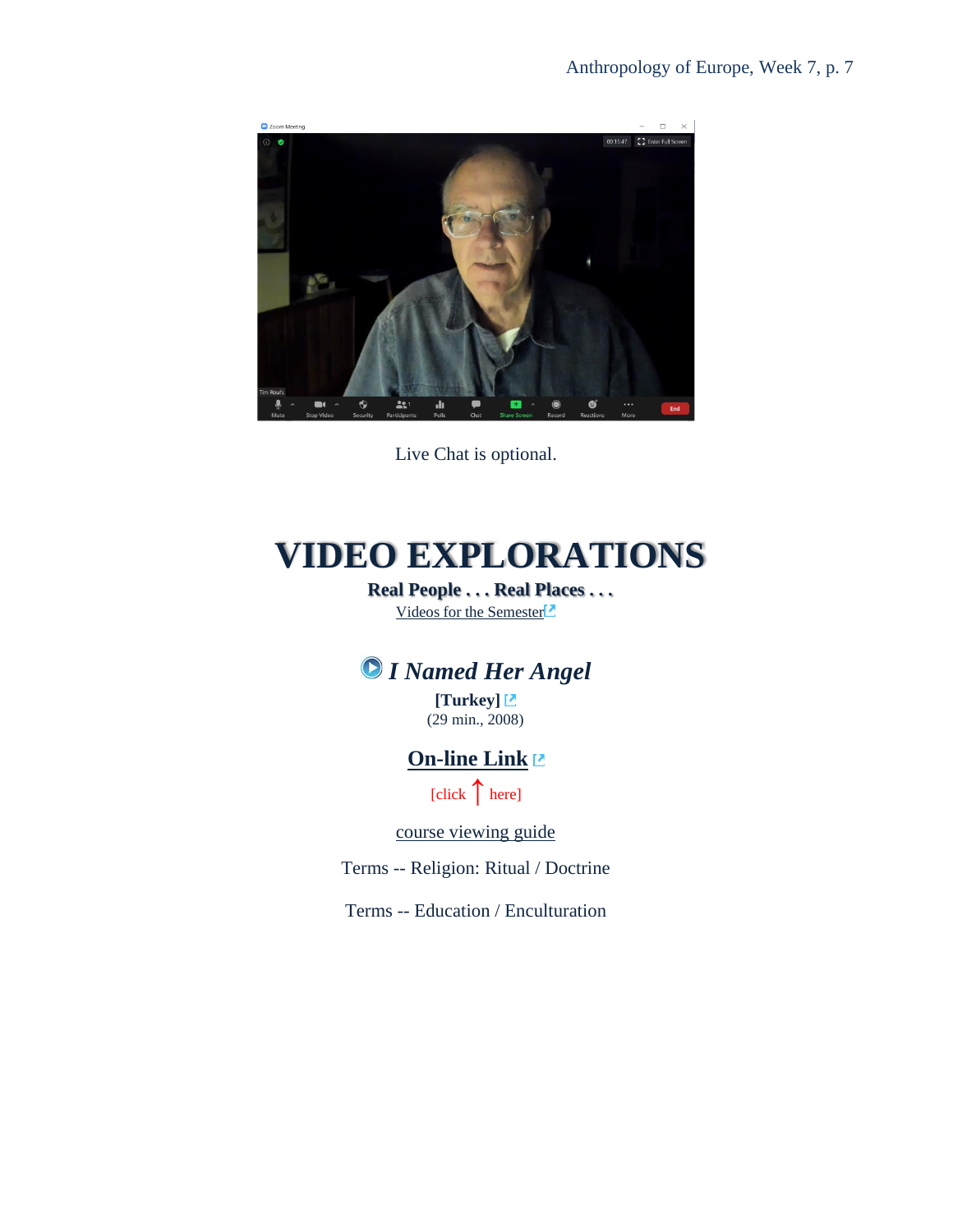

# <span id="page-7-0"></span>**THIS WEEK'S SLIDES**

[Class Slides for the Semester](https://www.d.umn.edu/cla/faculty/troufs/anth3635/ceslides.html#title)

If you haven't already done so, before the exam be sure to finish **"Master Texts and Classics"**

> $(\text{.pptx})^2$ [click **↑** here]

A "Master Text" is a work (video or print item or research technique or theoretical approach) that helped set the stage for what came later and which in one or more ways influenced the development of a discipline or sub-discipline. *Kypseli*, for e.g., is one. Ernestine Friedl's *Vasilika*, for e.g., is another one.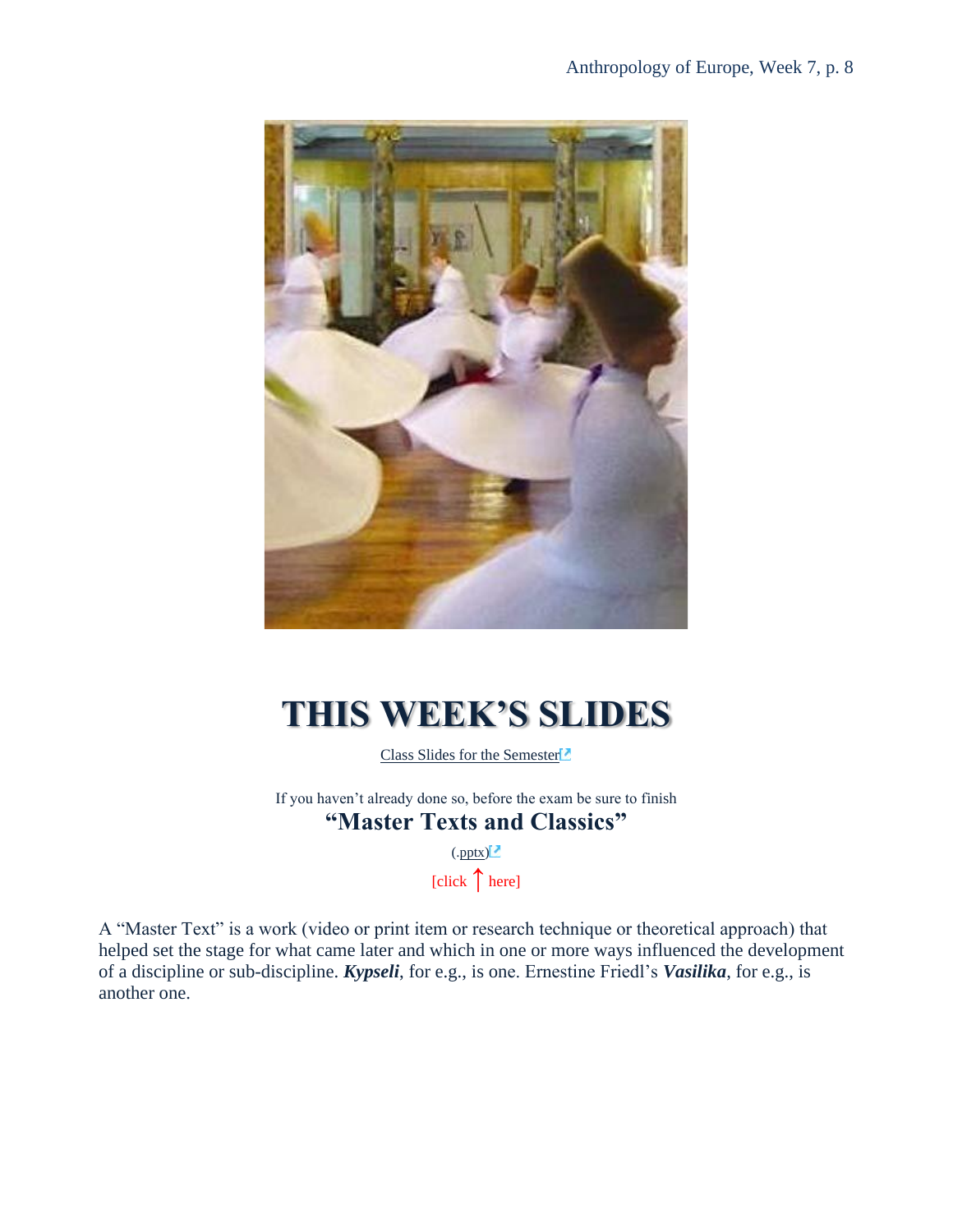

**After you take the Midterm exam re-view . . . "Main Characteristics of Anthropology"**  $(\text{.pptx})^{\odot}$ 

[click **↑** here]

# <span id="page-8-0"></span>**READINGS FOR THE WEEK**

[Readings for the Semester](https://www.d.umn.edu/cla/faculty/troufs/anth3635/ceread-s.html#title)<sup>[2]</sup> [Textbook Information](https://www.d.umn.edu/cla/faculty/troufs/anth3635/cetexts.html#title)

After the Midterm Exam



PART VII: TORN NATIONAL CULTURES Chapter 21: The Mexican Fiesta **Chapter 22: The Turkish Coffeehouse** 

(assigned readings are in bold letters)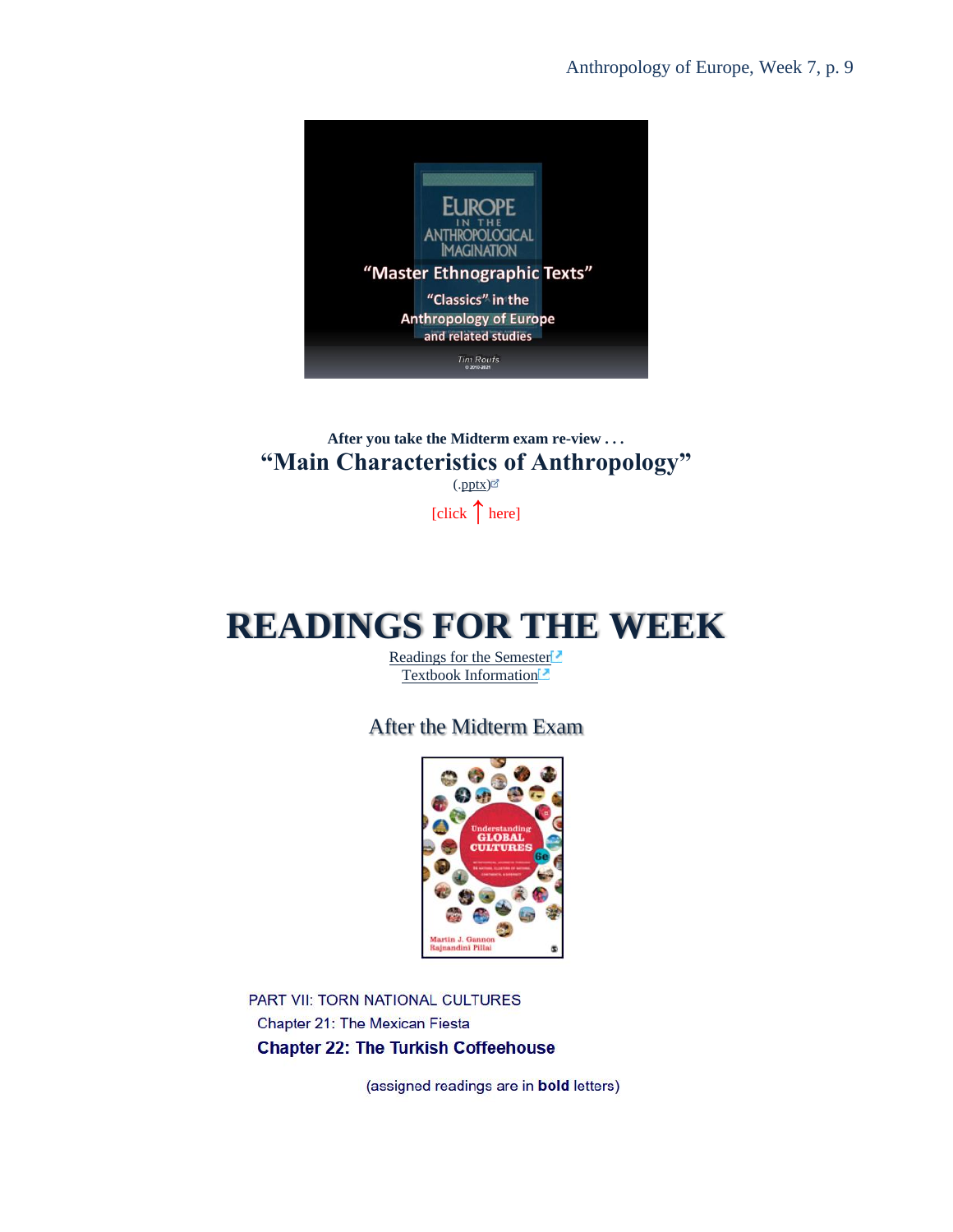## <span id="page-9-0"></span>**OTHER ASSIGNMENT INFORMATION**

[Main Due Dates](https://www.d.umn.edu/cla/faculty/troufs/anth3635/cedue-dates.html#title)<sup>12</sup>

**["Imperial History of the Middle East:](https://www.youtube.com/watch?v=2iVXPqnoC_A) [5000 Years of History in 90 seconds"](https://www.youtube.com/watch?v=2iVXPqnoC_A)**

> (Actually, 3 min.) [click **↑** here]

### A Brief Review of **[Turkey](http://www.d.umn.edu/cla/faculty/troufs/anth1095/Turkey.html#title) and the Ottoman Empire**

<span id="page-9-1"></span>Moors and other Arab Influences, A.D. 711 - A.D. 1492 Ottoman Influences A.D. 1517 –

**Thursday we'll have a quick look at (literally) "Imperial History of the Middle East: 5000 Years of History in 90 seconds."** It's short—135 seconds (things are not always as advertised). Pay special attention to what is happening within the borders of modern-day Europe.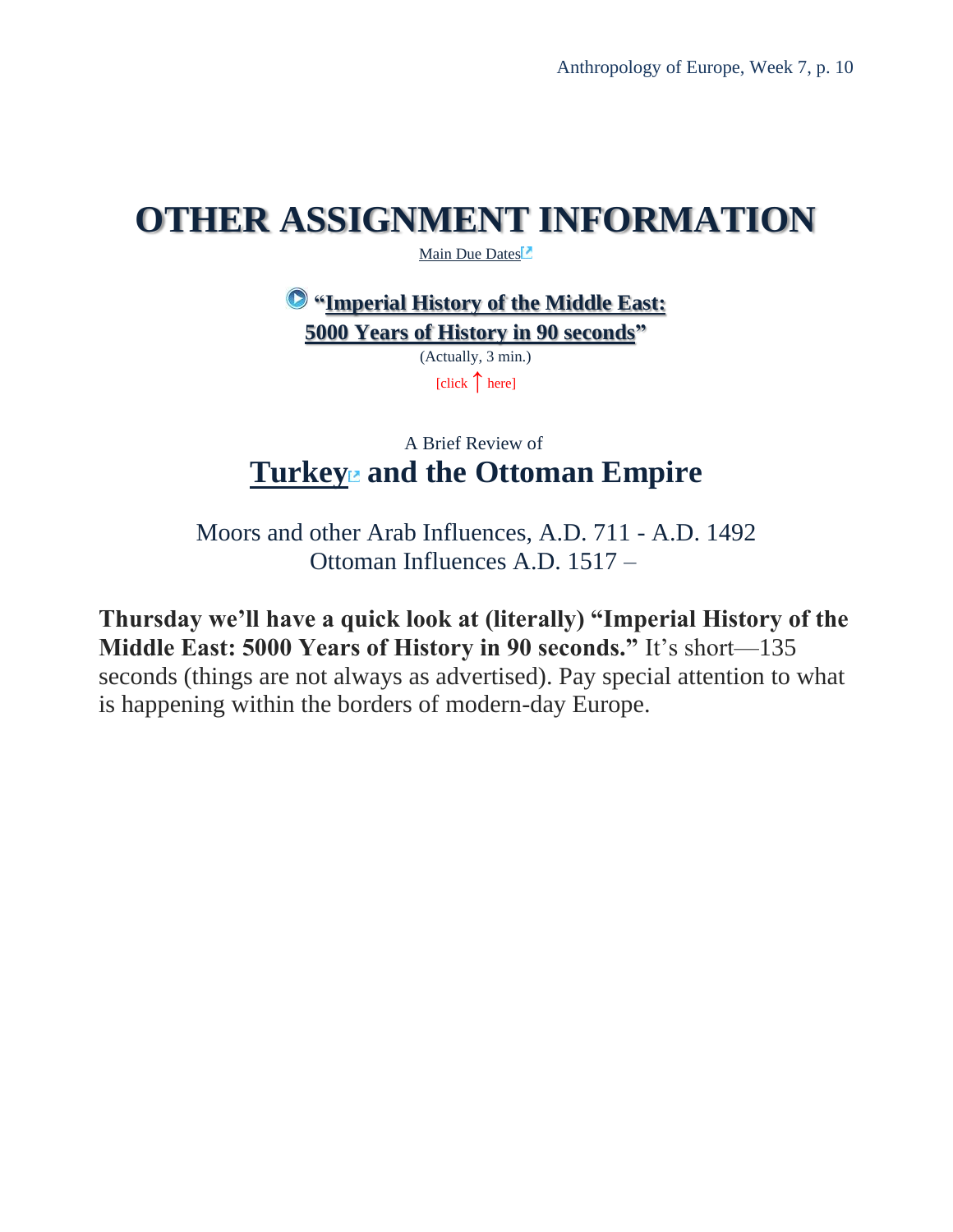

[Imperial History of the Middle East: 5000 Years of History in 90 seconds](http://www.mapsofwar.com/images/EMPIRE17.swf) (actually, 3 minutes)

**When you watch the presentation "Imperial History of the Middle East: 5000 Years of History in 90 seconds" pay special attention to what is happening within the borders of modern-day Europe.** (It's short—135 seconds (things are not always as advertised)**. ISIS (Islamic State of Iraq and al-Sham) declared itself a "Caliphate" 29 June 2014 under the name under the name "Islamic State".** The U.S.A. and its allies, and Russia and their allies, continue the militaristic imperial history (sometimes through "proxies"), extending the 3000-year-old-pattern.

**In short, it is difficult to understand much of modern-day Europe, and modern-day Europeans, without understanding the earlier historical influences of the various Arab groups. You have already begun to see that in the Greek villages.**

So we'll continue to have a look at the historical framework for the course by looking at one of the early major influences in many parts of Europe (and beyond)—Ottoman, Moorish, and other Turkish Empires. Arabs controlled much of the Iberian Peninsula (Spain, Portugal, Andorra,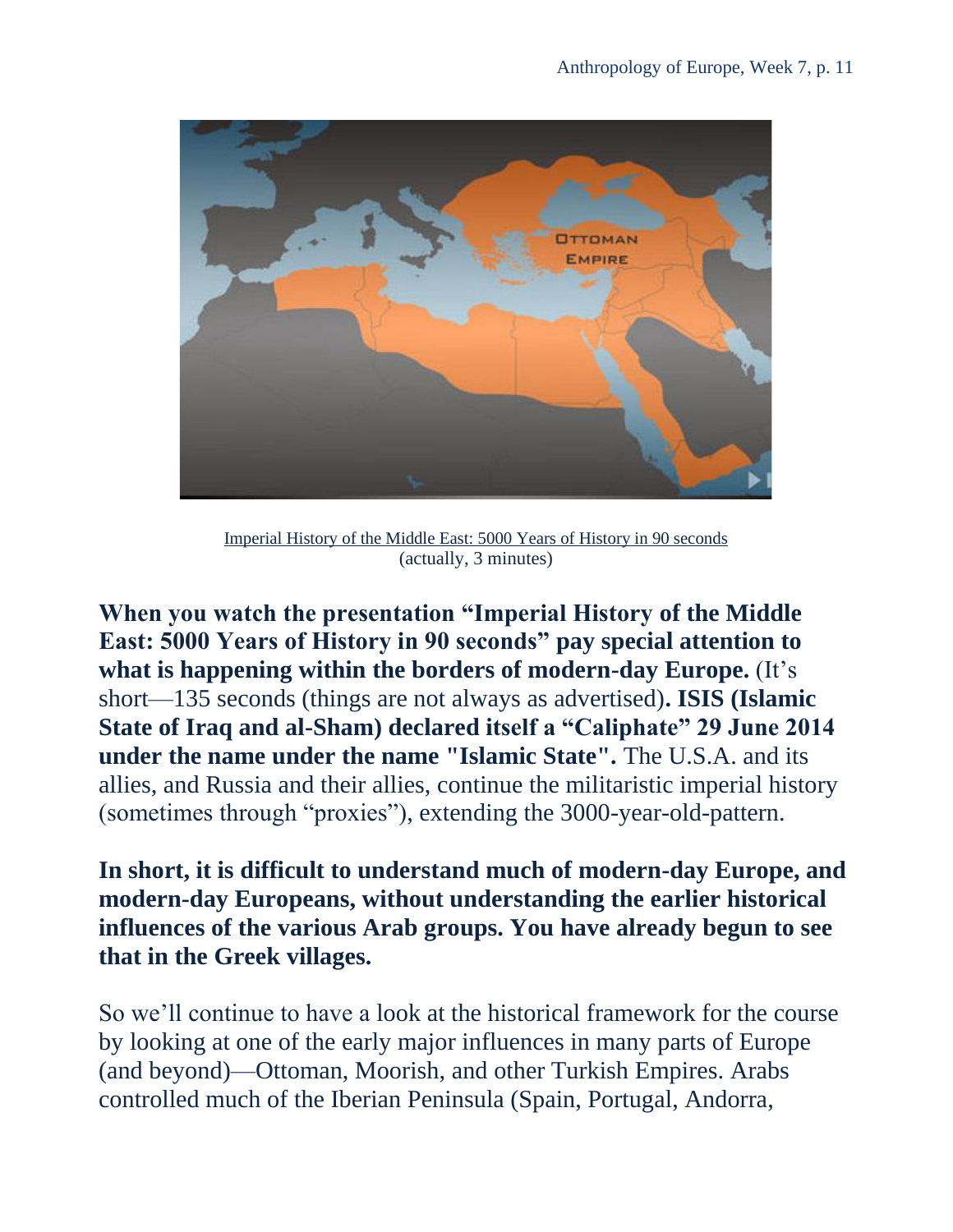Gibraltar, and part of France) starting in the  $8<sup>th</sup>$  century (A.D. 711) and ending just as Columbus was "discovering" America in 1492.

With a strong presence in Europe of almost 800 years, the Arabs had a considerable influence in the Mediterranean in general and the Iberian Peninsula in particular. Even after the *Reconquista* of Spain and the other countries the Ottomans exerted considerable influence over, including Sicily, much of the Arab influence in the eastern Mediterranean and Southeastern Europe continued.

<span id="page-11-0"></span>That influence continues through the present-day. And influence from that neck of the woods may become stronger if/when Turkey is admitted to the EU.

## **DUE: MIDTERM EXAM . . .**

[General Midterm Exam Information](https://www.d.umn.edu/cla/faculty/troufs/anth3635/ceexams_midterm.html#title)<sup>12</sup>

### **The Midterm Exam This Week . . .**

will be available from Monday a.m. to Saturday, 21 - 26 February 2022 (10:00 p.m. starting time on Saturday)

### **Study Questions are at . . .**

s2022 [<https://canvas.umn.edu/courses/282731/discussion\\_topics/1356245?module\\_item\\_id=6597776>](https://canvas.umn.edu/courses/282731/discussion_topics/1356245?module_item_id=6597776)

[click **↑** here]

### **General Midterm Exam Information is at . . .**

[<https://www.d.umn.edu/cla/faculty/troufs/anth3635/ceexams\\_midterm.html#title>](https://www.d.umn.edu/cla/faculty/troufs/anth3635/ceexams_midterm.html#title)

#### **REM: [Live Chat](#page-5-1) is Tuesday at 7:00 pm**

Before the Exam review these slide presentations we have seen so far in class. They include . . .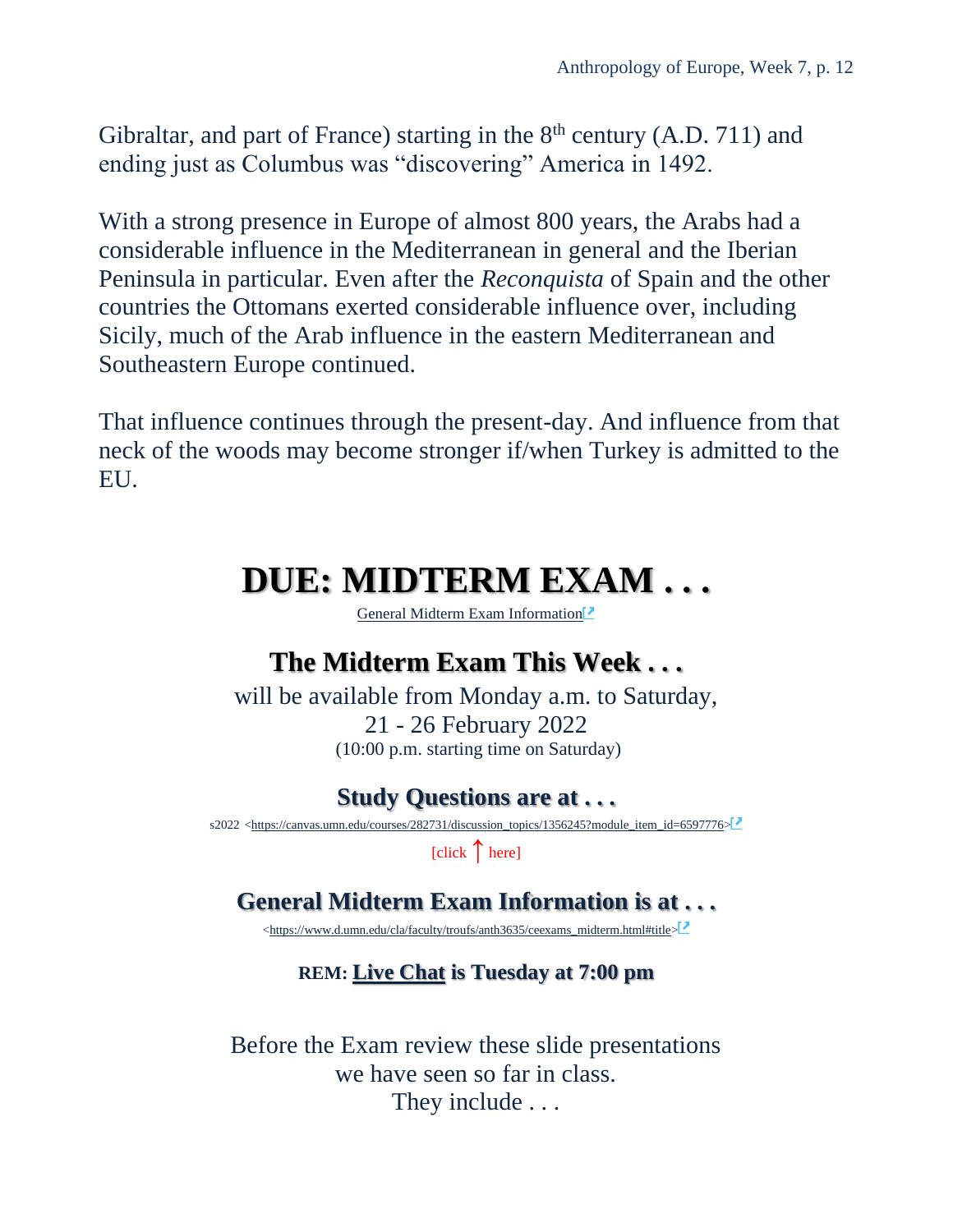Anthropology of Europe, Week 7, p. 13

**"Introduction / Orientation**"  $(\text{.pptx})$  $[click \n{\uparrow} here]$ 

**"Main Characteristics of Anthropology"** [\(.pptx\)](http://www.d.umn.edu/cla/faculty/troufs/anth3635/PowerPoint/ce-main_char_anth.pptx) [click ↑ here]

> **"Other Important Terms"**  $\int$ [\(.pptx\)](http://www.d.umn.edu/cla/faculty/troufs/anth3635/PowerPoint/ce-terms.pptx) $\mathbb{Z}$  $\left[\text{click}\right]$  here]

> > **"Holism"** [\(.pptx\)](https://www.d.umn.edu/cla/faculty/troufs/anthfood/PowerPoint/af-holism.pptx) [click ↑ here]

**"Master Texts" and Classics**  $(\text{.pptx})^{\odot}$  $[click \uparrow here]$ 

## <span id="page-12-0"></span>**DUE: PROJECT INFORMATION . . .**

[Basic Project Information](https://www.d.umn.edu/cla/faculty/troufs/anth3635/ceproject.html#title) [Main Due Dates](https://www.d.umn.edu/cla/faculty/troufs/anth3635/cedue-dates.html#title)

REM: **Your Project Abstract and Working Bibliography is Due this Week**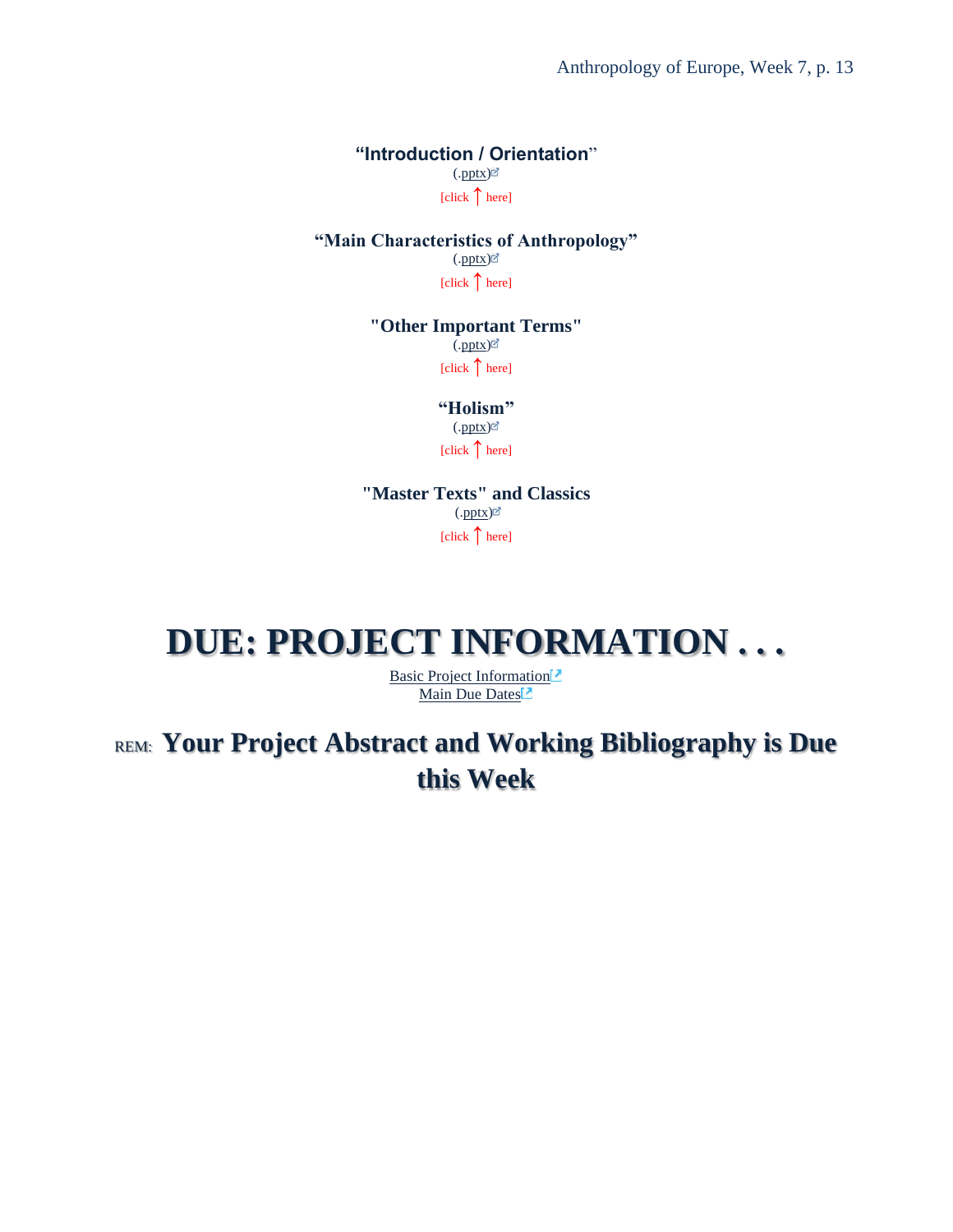### **["Abstracts"](http://www.d.umn.edu/cla/faculty/troufs/comp3160/Hairston.abstracts.html#title)**

Maxi[n](http://www.d.umn.edu/cla/faculty/troufs/comp3160/Hairston.abstracts.html#N_1_)e C. Hairston<sup>1</sup> **[The Uses of Abstracts](http://www.d.umn.edu/cla/faculty/troufs/comp3160/Hairston.abstracts.html#uses)**

**[Writing the Abstract](http://www.d.umn.edu/cla/faculty/troufs/comp3160/Hairston.abstracts.html#writing)**

**[Length of Abstracts](http://www.d.umn.edu/cla/faculty/troufs/comp3160/Hairston.abstracts.html#length)**

**What you will be doing for your paper is a "Promissory Abstract"**

- **[Promissory Abstracts](http://www.d.umn.edu/cla/faculty/troufs/comp3160/Hairston.abstracts.html#promissory)**
	- o **[Writing the Promissory Abstract](http://www.d.umn.edu/cla/faculty/troufs/comp3160/Hairston.abstracts.html#writing_promissory)**
	- o **[Length of Abstracts](http://www.d.umn.edu/cla/faculty/troufs/comp3160/Hairston.abstracts.html#length)**
- **[Summary Abstracts](http://www.d.umn.edu/cla/faculty/troufs/comp3160/Hairston.abstracts.html#summary)**
	- o **[Writing the Summary Abstract](http://www.d.umn.edu/cla/faculty/troufs/comp3160/Hairston.abstracts.html#writing_summary)**
	- o **[Length of Abstracts](http://www.d.umn.edu/cla/faculty/troufs/comp3160/Hairston.abstracts.html#length)**

[see also](http://owl.english.purdue.edu/owl/)



**[Writing Report Abstracts](http://owl.english.purdue.edu/owl/resource/656/01/)** [<http://owl.english.purdue.edu/owl/resource/656/01/>](http://owl.english.purdue.edu/owl/resource/656/01/) **[Abstracts and Executive Summaries](http://owl.english.purdue.edu/owl/resource/726/07/)** [<http://owl.english.purdue.edu/owl/resource/726/07/>](http://owl.english.purdue.edu/owl/resource/726/07/)

**[Journal Abstracts](http://owl.english.purdue.edu/owl/resource/752/04/)** [<http://owl.english.purdue.edu/owl/resource/752/04/>](http://owl.english.purdue.edu/owl/resource/752/04/)

# **(optional) FOR FUN TRIVIA . . .**